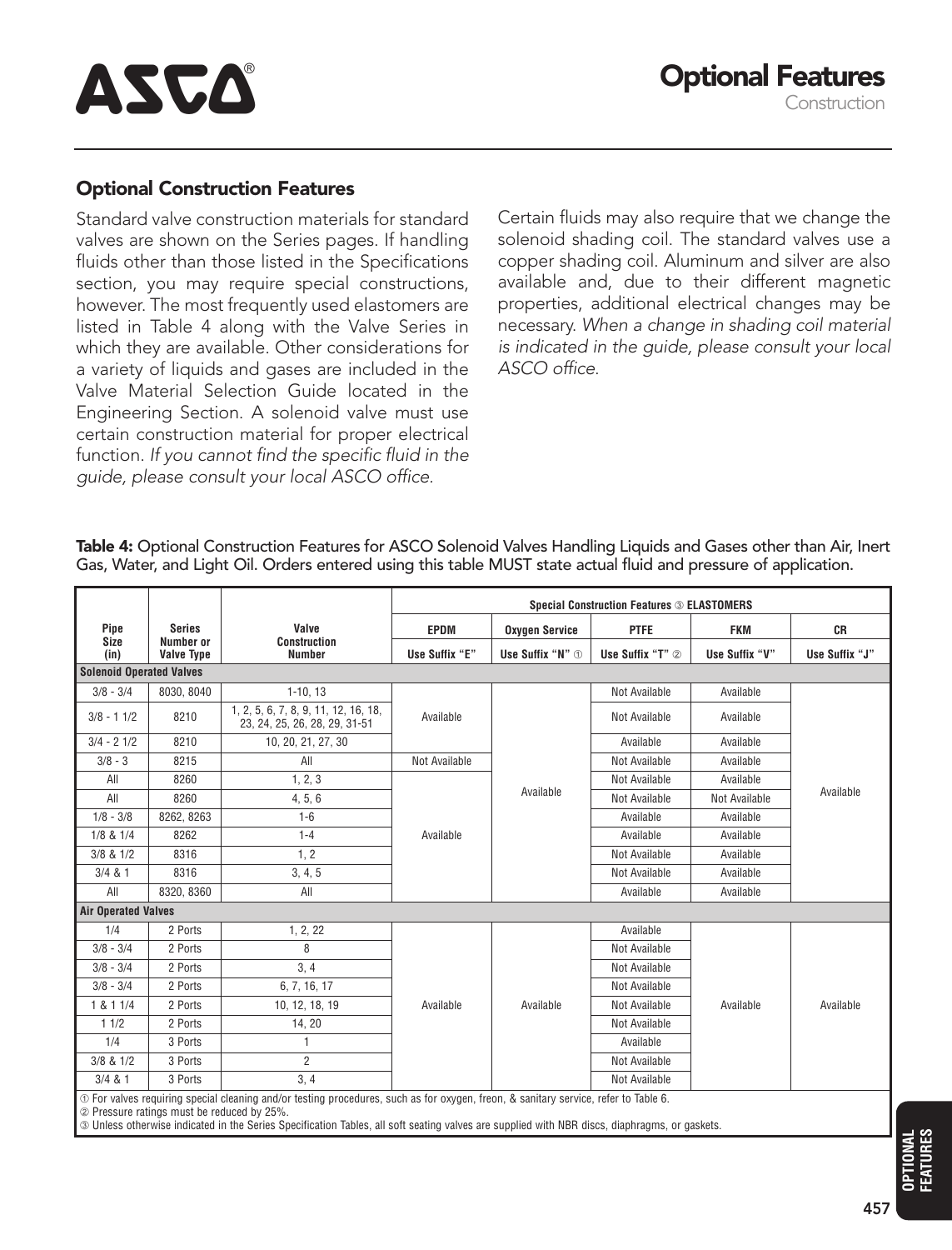# **Optional Features**

**Construction** 



### **Manual Operators**

Manual operators are provided to operate the valve manually when electric power is off. There are basically two types of manual operators: momentary and maintained. Series 8320, 8321, and 8342 can be fitted with either type.

To determine which type is available for your valves, check the Construction Reference Numbers in their Series Specification Tables against the Table below. Schematics of the manual operators and how they are fitted to the valves are shown on the right. *If no manual operator is listed or a different type is required, consult your local ASCO office. Add suffix "MO" or "MS" to the catalog number.*

|                                |                             | <b>MANUAL OPERATORS 4 FOR 2-WAY SOLENOID VALVES</b>                                                                                                                                                                                                                                                                                                                                                             |                                       |                                          |                                          |                                      |
|--------------------------------|-----------------------------|-----------------------------------------------------------------------------------------------------------------------------------------------------------------------------------------------------------------------------------------------------------------------------------------------------------------------------------------------------------------------------------------------------------------|---------------------------------------|------------------------------------------|------------------------------------------|--------------------------------------|
| <b>Series</b><br><b>Number</b> | Pipe<br><b>Size</b><br>(in) | <b>Valve Construction</b><br><b>Reference Number</b>                                                                                                                                                                                                                                                                                                                                                            | <b>Valve Body</b><br><b>Materials</b> | Manual<br><b>Operator Suffix</b>         | <b>Type of Manual</b><br><b>Operator</b> | <b>Illustration</b><br><b>Number</b> |
| 8030                           | 3/8, 1/2                    | 1, 2, 3, 11                                                                                                                                                                                                                                                                                                                                                                                                     | <b>Brass</b>                          | M <sub>0</sub>                           | Maintained                               | 5                                    |
| 8030                           | 3/4                         | $\overline{9}$                                                                                                                                                                                                                                                                                                                                                                                                  | <b>Brass</b>                          | M <sub>0</sub>                           | Maintained                               | 3                                    |
| 8030                           | 3/8, 1/2                    | 1, 2, 3, 11                                                                                                                                                                                                                                                                                                                                                                                                     | <b>Stainless Steel</b>                | M <sub>0</sub>                           | Maintained                               | 5                                    |
| 8030                           | 3/4                         | 10                                                                                                                                                                                                                                                                                                                                                                                                              | <b>Stainless Steel</b>                | M <sub>0</sub>                           | Maintained                               | 3                                    |
| 8210                           | 3/8, 1/2                    | 1, 2                                                                                                                                                                                                                                                                                                                                                                                                            | <b>Stainless Steel</b>                | M <sub>0</sub>                           | Maintained                               | 5                                    |
| 8210                           | 3/8, 1/2                    | 1.2                                                                                                                                                                                                                                                                                                                                                                                                             | <b>Brass</b>                          | M <sub>0</sub>                           | Maintained                               | 5                                    |
| 8210                           | 3/8 to 2 1/2                | 3, 5, 6, 8, 9, 11, 12,<br>16, 18, 20, 21                                                                                                                                                                                                                                                                                                                                                                        | <b>Brass</b>                          | M <sub>0</sub>                           | Maintained                               | $\overline{2}$                       |
| 8210                           | 3/4 to 1 1/2                | 10, 31, 32, 33                                                                                                                                                                                                                                                                                                                                                                                                  | <b>Brass</b>                          | M <sub>0</sub>                           | Maintained                               | 3                                    |
| 8210                           | 1                           | 42                                                                                                                                                                                                                                                                                                                                                                                                              | <b>Brass</b>                          | M <sub>0</sub>                           | Maintained                               | 4                                    |
| 8210                           | 3/4                         | $\overline{7}$                                                                                                                                                                                                                                                                                                                                                                                                  | <b>Stainless Steel</b>                | M <sub>0</sub>                           | Maintained                               | $\overline{2}$                       |
| 8221                           | 3/8 to 2 1/2                | 1, 2, 5, 6, 7, 11, 12                                                                                                                                                                                                                                                                                                                                                                                           | <b>Brass</b>                          | M <sub>0</sub>                           | Maintained                               | $\overline{2}$                       |
| 8262                           | 1/8                         | 1                                                                                                                                                                                                                                                                                                                                                                                                               | <b>Brass</b>                          | M <sub>0</sub>                           | Maintained                               | 3                                    |
| 8262                           | 1/8                         | $\overline{1}$                                                                                                                                                                                                                                                                                                                                                                                                  | <b>Stainless Steel</b>                | M <sub>0</sub>                           | Maintained                               | $\overline{3}$                       |
| 8262                           | 1/8                         | 8                                                                                                                                                                                                                                                                                                                                                                                                               | <b>Brass</b>                          | <b>MS</b><br>M <sub>0</sub>              | Maintained<br>Momentary                  | $\overline{3}$<br>1                  |
| 8262                           | 1/8                         | 8                                                                                                                                                                                                                                                                                                                                                                                                               | <b>Stainless Steel</b>                | $\overline{\text{MS}}$<br>M <sub>0</sub> | Maintained<br>Momentary                  | $\overline{\overline{3}}$<br>1       |
| 8262                           | 1/4                         | 2, 4, 6, 16, 17                                                                                                                                                                                                                                                                                                                                                                                                 | <b>Brass</b>                          | M <sub>0</sub>                           | Maintained                               | $\overline{2}$                       |
| 8262                           | 1/4                         | 11, 12, 13                                                                                                                                                                                                                                                                                                                                                                                                      | <b>Stainless Steel</b>                | $MO$ $\odot$                             | Maintained                               | $\overline{2}$                       |
| 8263                           | 3/8                         | 3, 5, 7                                                                                                                                                                                                                                                                                                                                                                                                         | <b>Brass</b>                          | M <sub>0</sub>                           | Maintained                               | $\overline{2}$                       |
|                                |                             | <b>MANUAL OPERATORS 4 FOR 3-WAY SOLENOID VALVES</b>                                                                                                                                                                                                                                                                                                                                                             |                                       |                                          |                                          |                                      |
| 8300                           | All                         | All                                                                                                                                                                                                                                                                                                                                                                                                             | <b>Brass</b>                          | M <sub>0</sub>                           | Maintained                               | 4                                    |
| 8300                           | All                         | All                                                                                                                                                                                                                                                                                                                                                                                                             | <b>Stainless Steel</b>                | M <sub>0</sub>                           | Maintained                               | 4                                    |
| 8316                           | All                         | All                                                                                                                                                                                                                                                                                                                                                                                                             | <b>Brass</b>                          | M <sub>0</sub>                           | Maintained                               | $\overline{2}$                       |
| 8320                           | 1/8, 1/4                    | All                                                                                                                                                                                                                                                                                                                                                                                                             | Brass/SS                              | $MS$ $5$<br>$MO$ ①                       | Maintained<br>Momentary                  | $\overline{3}$<br>1                  |
| 8321                           | All                         | All                                                                                                                                                                                                                                                                                                                                                                                                             | <b>Brass</b>                          | <b>MS</b><br>M <sub>0</sub>              | Maintained<br>Momentary                  | 3<br>1                               |
|                                |                             | <b>MANUAL OPERATORS 4 FOR 4-WAY SOLENOID VALVES</b>                                                                                                                                                                                                                                                                                                                                                             |                                       |                                          |                                          |                                      |
| 8340                           | 1/4                         | 8340A001, A003, A004                                                                                                                                                                                                                                                                                                                                                                                            | Aluminum                              | M <sub>0</sub>                           | Momentary                                | 1                                    |
| 8342                           | 1/4, 3/8                    | Single Solenoid Only                                                                                                                                                                                                                                                                                                                                                                                            | Brass/SS                              | <b>MS</b><br>MО                          | Maintained<br>Momentary                  | 4<br>1                               |
| 8344 3                         | All                         | All                                                                                                                                                                                                                                                                                                                                                                                                             | <b>Brass</b>                          | M <sub>0</sub>                           | Maintained                               | $\overline{2}$                       |
| 8345                           | 1/4                         | 1                                                                                                                                                                                                                                                                                                                                                                                                               | <b>Brass</b>                          | M <sub>0</sub>                           | Maintained                               | 5                                    |
| 8401                           | 1/8, 1/4                    | All                                                                                                                                                                                                                                                                                                                                                                                                             | Aluminum                              | $\circled{2}$                            | Momentary<br>Maintained                  | ä,<br>$\overline{\phantom{a}}$       |
|                                |                             | MANUAL OPERATORS ARE ALSO AVAILABLE FOR ALL LOW POWER AND INTRINSICALLY SAFE VALVES<br>(MANUAL OR MOMENTARY). USE SUFFIX "MO."                                                                                                                                                                                                                                                                                  |                                       |                                          |                                          |                                      |
|                                |                             | 10 Limited to 100 psi (7 bar) maximum on Normally Open and Universal operation.<br>2 Supplied as standard, no suffix required.<br>3 Two manual operators required for Dual Solenoid construction.<br>4 Limited to 250 psi (17 bar) pressure, except where noted otherwise.<br>© Valves with MS suffix maintain full catalog ratings.<br>6 Manual operator not available for this series with steam application. |                                       |                                          |                                          |                                      |

### **Table 5:** Manual Operators





5